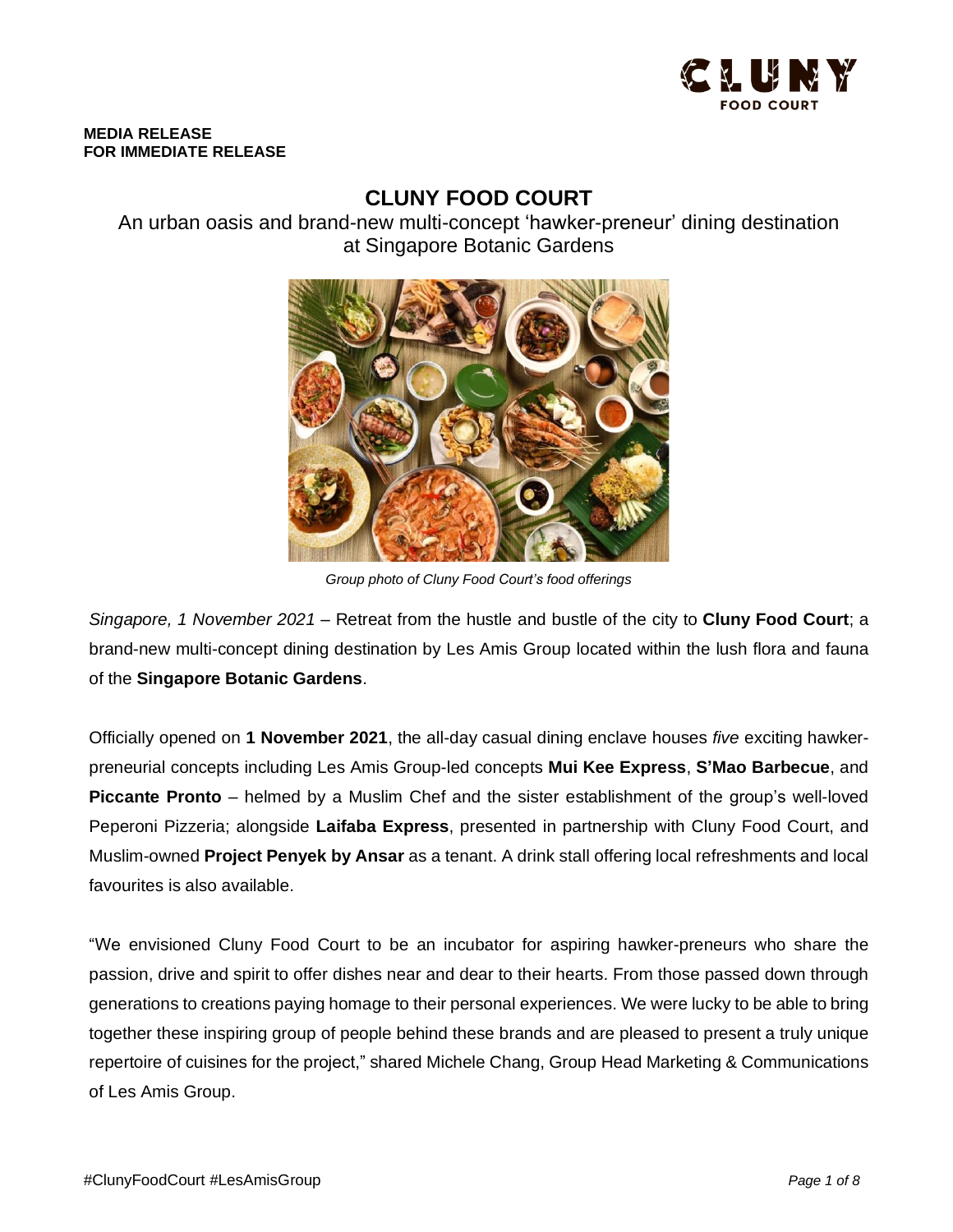# **PICCANTE PRONTO**

*Open from Friday to Wednesday, 11:30am to 9:30pm; Last order at 9pm Closed on Thursdays*

Helmed by a Muslim Chef, **Piccante Pronto** is the sister establishment of the group's well-loved Peperoni Pizzeria. The brand name, '*Piccante'*, which means spicy or hot in Italian, refers to the fiery repertoire of dishes, while '*Pronto'*, refers to the fast-quick 'express' menu.

Chef Fazil's culinary journey with the Les Amis Group started with an internship in 2020; a young and talented chef, Fadzil was offered the chance to launch the group's latest brand, and is proud to have created Piccante Pronto's delectable menu together with his team.

With the brand's debut at Cluny Food Court, the group has plans to launch a stand-alone flagship store in the near future that will boast a wider selection of items on the menu.

Diners can expect hearty dishes the likes of signature Roman-style thin-crust pizzas, irresistible baked pastas, as well as moreish *antipasti*, salads and sides peppered with a dash of local flavour.



*L-R: Piccante Pronto's Suprema and Carne Pizza, Selection of Baked Pasta*

Highlights include *Suprema* (\$12.50 for Medium (9"), \$17.50 for Large (12"), and \$48 for XXL (21") topped with chicken sausage, shiitake mushrooms, onions, and a generous sprinkle of *chili padi*, and *Carne* (\$15 for Medium, \$20 for Large, and \$55 for XXL) with bite-sized beef meatball morsels, turkey ham, beef pepperoni and mozzarella cheese.

Non-spicy fare is also available – *Mushroom Alfredo* (\$12) is a comforting baked rendition featuring a medley of shiitake, white button and brown Shimeji mushrooms topped with *Parmesan Reggiano* cheese, a whole egg and accented with fragrant white truffle oil.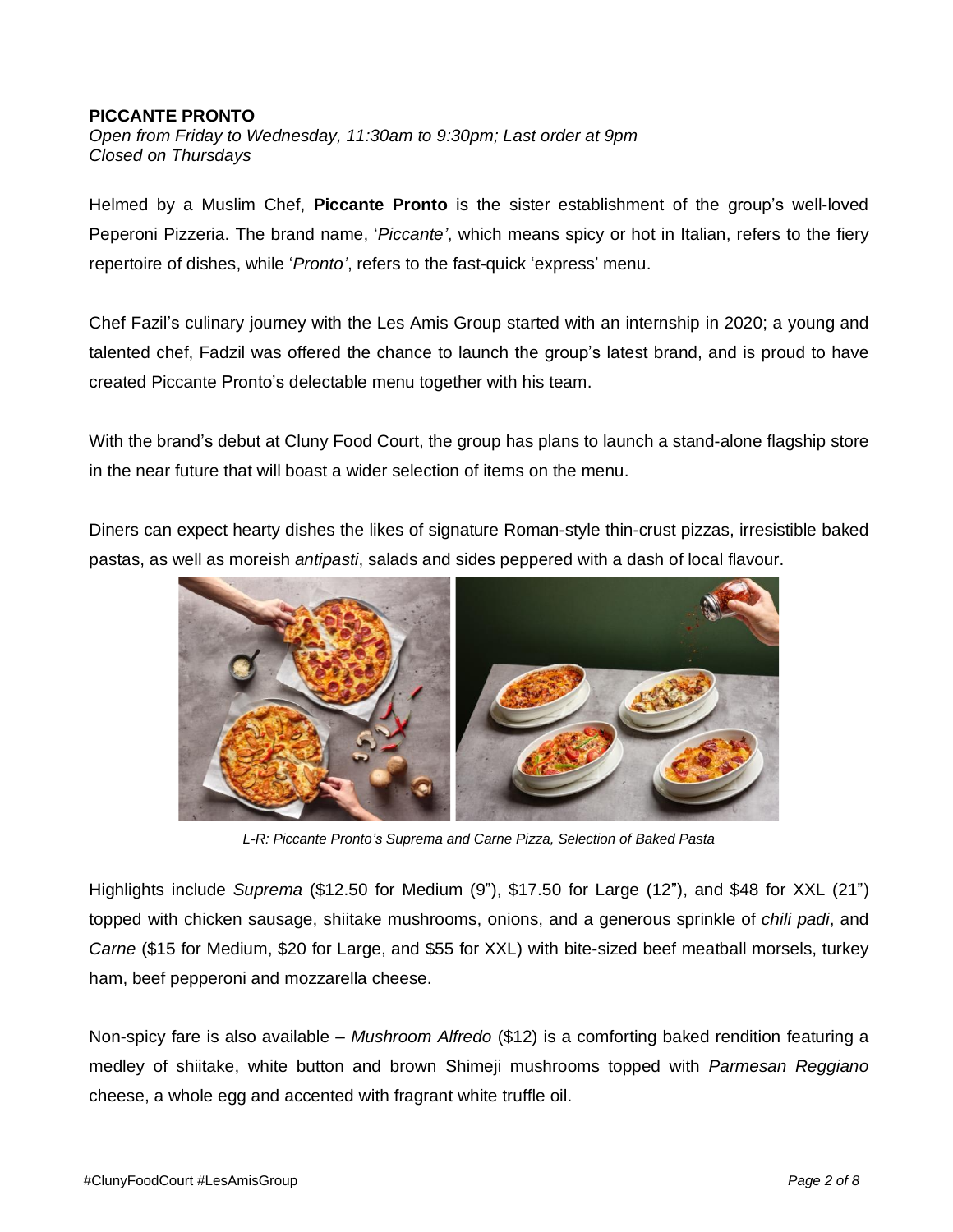### **MUI KEE EXPRESS**

*Open from Thursday to Tuesday, 8am to 6pm; Last order at 5:30pm Closed on Wednesdays*

Mui Kee's humble origins date back to 1979 at a small stall opened by founder Mak Mui in a food centre located in Mong Kok, Hong Kong. Now managed by its third generation, the brand has preserved its legacy by continuing to offer its well-loved and heart-warming range of congee prepared with recipes and cooking techniques passed down from its founder.

At Cluny Food Court, **Mui Kee Express** offers all-time favourites such as *Garoupa Belly Congee* (\$13.80); expertly-charred chunks of fish belly simmered with silky smooth congee tinged with the brand's signature '*wok hei'* or breath of the wok, and complementary side dishes – top picks include *Drunken Chicken in Shaoxing Wine* (\$10), *Mushroom with Oyster Sauce* (\$10) and *Crispy Dough Fritters* (\$2.50).

The stall also proffers Cantonese-style claypot dishes including *Claypot Frog Leg with Ginger & Spring Onion* (\$22) and *Pork Liver with Ginger & Spring Onion* (\$15); both dishes are stir-fried with dark soy sauce, sesame oil, sliced ginger and spring onions, and served in piping-hot claypots.



*L-R: Mui Kee Express's Garoupa Belly Congee and Congee Set Meal (Century Egg & Shredded Meat Congee)*

Drop by on a weekday and tuck into an irresistible weekday-only *Congee Set Lunch* (\$10.80) comprising a choice of *Century Egg & Shredded Meat Congee* or *Sliced Beef Congee*, with a side of *Crispy Dough Fritters* and *Century Egg.*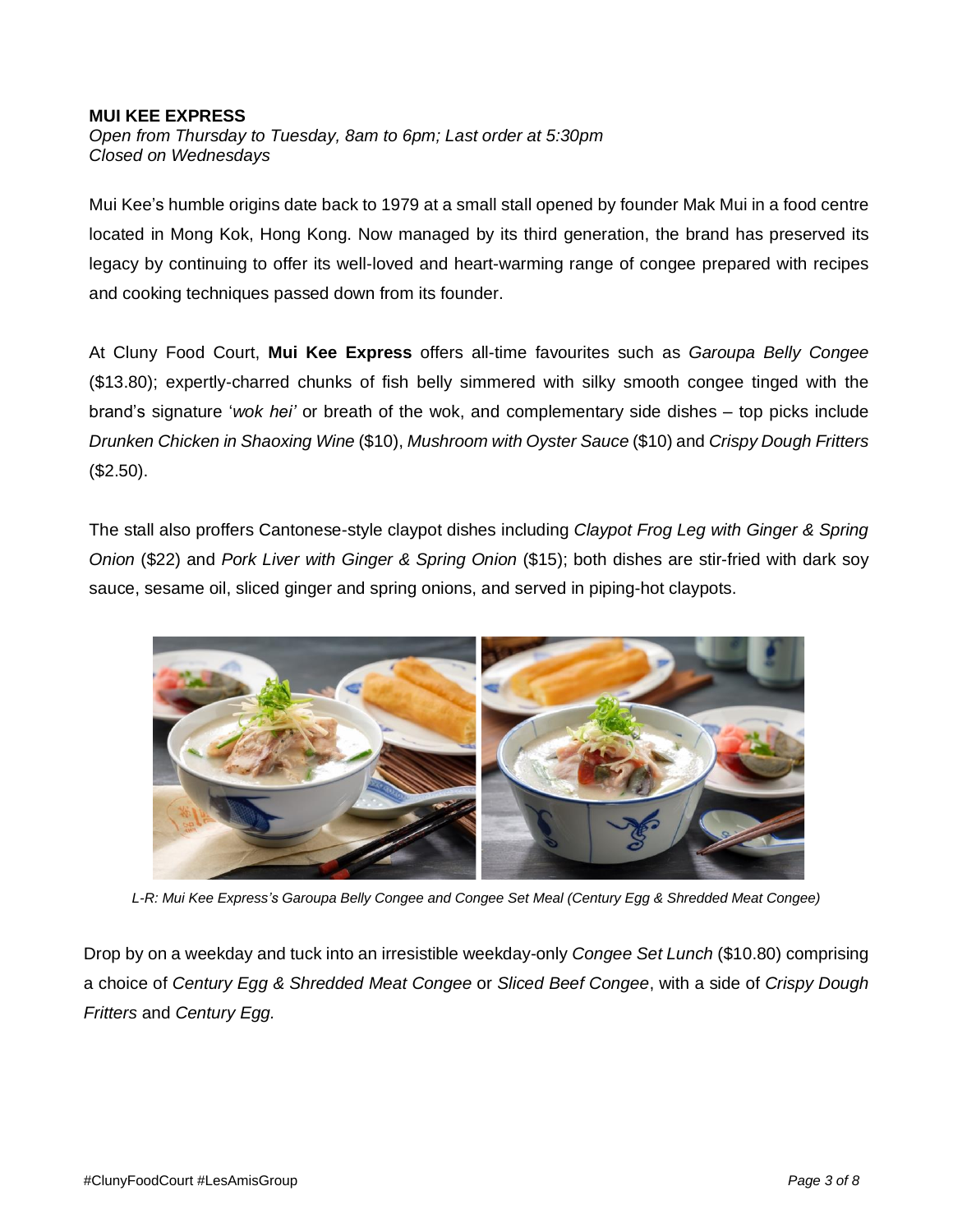# **S'MAO BARBECUE**

*Open on Monday, Wednesday – Friday, 11:30am to 2:30pm (lunch), 6pm to 9pm; Last order at 2pm (lunch) and 8:30pm (dinner) and Saturday – Sunday, 6pm to 9pm; Last order at 8:30pm Closed on Tuesdays*

Founded by Head Chef and Owner Chia Jue Mao, **S'Mao Barbecue** specializes in lip-smacking authentic Texas-style barbecue meats; prime cuts are seasoned with salt and coarse black pepper, and grilled in-house over a hardwood fire that imparts a deliciously smoky note.



*L-R: S'mao Barbecue's All in Plate and S'mao Beef Burger*

At Cluny Food Court, a selection of lunch and dinner options are available. Highly-recommended options include *All in Plate* (\$24); a dinner-exclusive platter with two pieces of bone-in pork ribs, honeyed pork belly, a side of pulled pork, fries, mixed pickles, house-made coleslaw and a choice of *S'mao BBQ* or Carolina Gold sauce, as well as *S'mao Beef Burger* (\$12); this lunch-special features a juicy beef patty, melted cheddar cheese, caramelized onions and pickled cucumber and red onions between pillow-soft brioche buns, with a side of fries, coleslaw and a choice of *chipotle aioli* or *green goddess* sauce.

#### **PROJECT PENYEK BY ANSAR**

*Open daily, 11am to 9:30pm; Last order at 9pm Closed on first and third Monday of every month*

Known for its modern rendition of *ayam penyet*, **Project Penyek by Ansar** is run by Hairi Ansar, a second-generation hawker-preneur who honed his skills helping out at his family's stall at Changi Village which was established in 2005. He set up his first shop at ABC Brickworks Market and Food Centre in 2018 and this stall at Cluny Food Court is the brand's second outlet.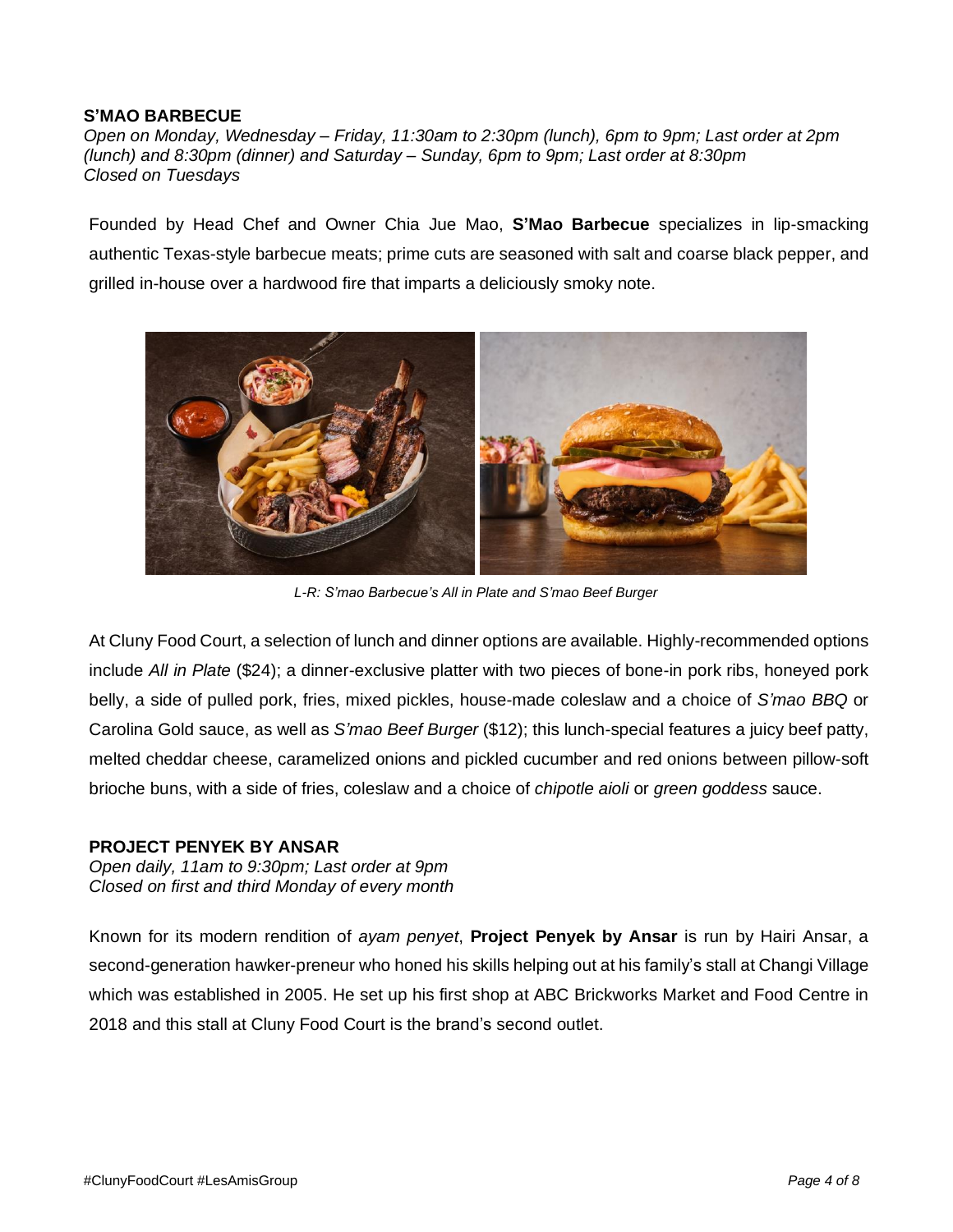

*L-R: Project Penyek by Ansar 's Nasi Ayam Penyet and Nasi Ikan Penyet*

Other than the brand's famed *Nasi Ayam Penyet* (\$6.50) and *Nasi Ikan Penyet* (\$7.50) that are served with mouth-watering crispy fried chicken, and a whole deep-fried black pomfret respectively, **Project Penyek by Ansar** also serves up its signature *Seafood Platter* (\$69.90 for full portion, good for 4-5pax, \$35 for half-portion, good for 2 pax) which is ideal for sharing or larger appetites as well as a half portion for smaller groups. A sight to behold, the dish presents some of the best bounty of the sea, including flower crabs, whole black pomfrets, succulent giant tiger prawns and *sotong* or squid, paired with fluffy steamed chicken rice, as well as two types of house-made sauces. Sambal Penyek is a savoury and spicier red chilli paste, while Sambal Kicap is a sweeter '*kicap manis*'-based concoction with a hint of heat.

Prepared using a time-honoured recipe inspired by Roxy Satay – the stall operated by Hairi's father in the 80s, a range of succulent skewers is also offered from 6pm daily. Customers can choose from chicken, mutton, beef and tripe at \$1 per stick, or BBQ prawns at \$2 per stick – served with an irresistible house-made peanut sauce, with an additional side of Sambal Kicap for customers who order BBQ prawns. A minimum order of 10 sticks applies.

# **LAIFABA EXPRESS**

*Open from Tuesday to Sunday, 10:30am to 6pm; Last order at 5:30pm Closed on Mondays*

Founded by Chef-owner Royce Lee, Laifaba is a noodle house best known for its *"Bu Jian Tian" Char Siew & Wanton Noodles*. At **Laifaba Express**, the brand dishes out a condensed menu of well-loved creations passed down by Chef Royce's grandmother, infused with a modern twist.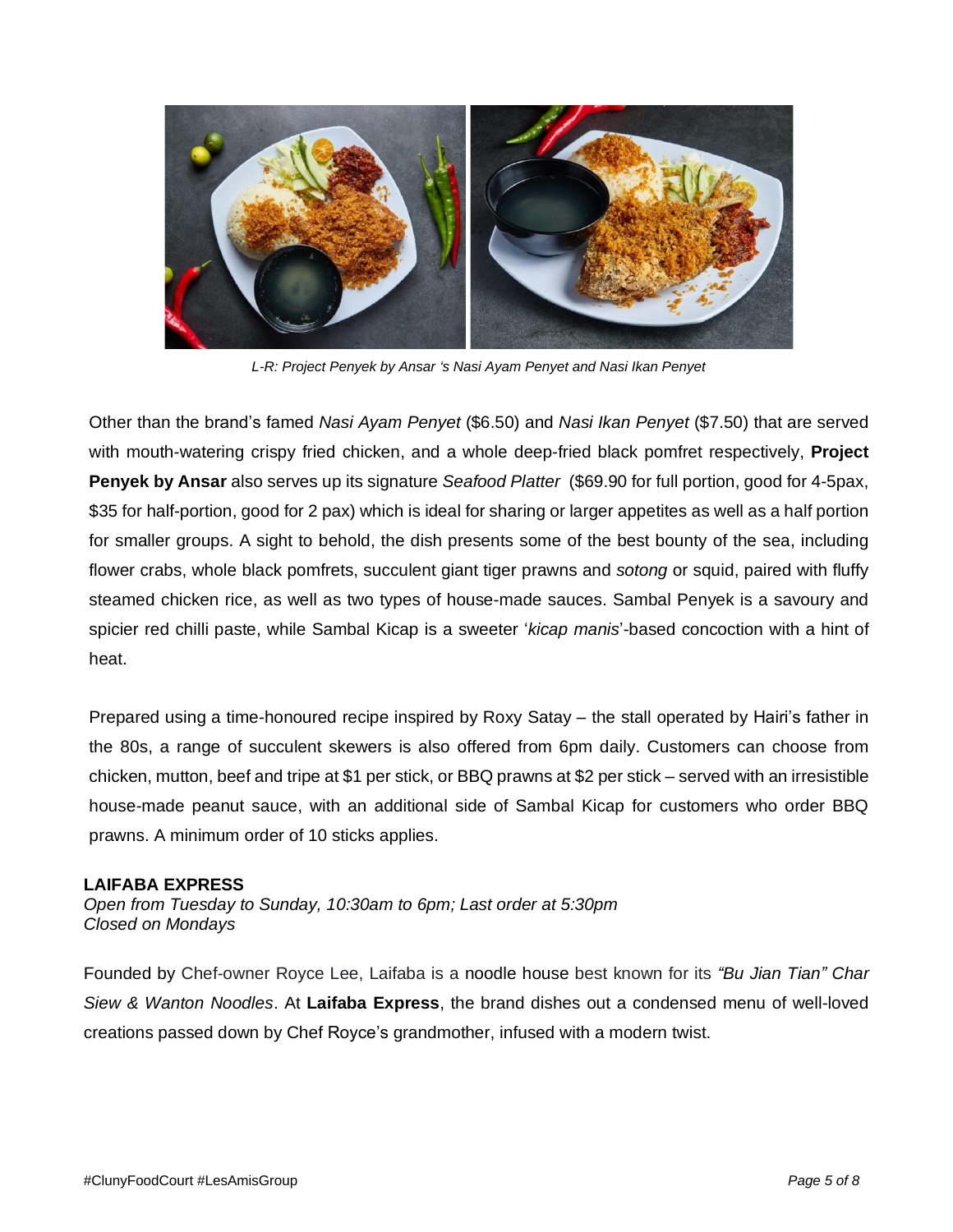

*L-R: Laifaba Express's Signature BJT Char Siew & Wanton Noodles and BJT Char Siew*

Highlights include *Signature BJT Char Siew & Wanton Noodles* (\$8); a satisfying bowl of signature QQ (bouncy) noodles crafted locally from a proprietary recipe, is tossed in a secret sauce and crowned with succulent wood-fired char siew, plump wantons and blanched Hong Kong *kai lan*, *Soy Sauce Chicken Noodles* (\$6), *Crispy Roasted Pork Noodles* (\$6.90) and more.

The stall's signature *BJT Char Siew* is prepared only with fresh pork, and gets its name from the prime cut used – pork armpit. Situated between the shoulder and belly, the prized cut comes from only a small fraction of the entire animal (only about 2kg from each whole pig); its perfect fat-to-meat ratio is key to proffer lip-smacking slabs of char siew. Laifaba Express serves platters of this crowd favourite, as well as *Crispy Roasted Pork, Roasted Duck and Superior Soy Sauce Chicken* as *Signature Barbecue Meats (from \$16.50 for double portion for two pax)*, in double or triple combinations.

# **DRINKS STALL**

*Open daily, 8am to 9:30pm; Last order at 9pm*



*L-R: Otah Thick Toast, Nasi Lemak and Ice Jelly Lychee with Lime Juice*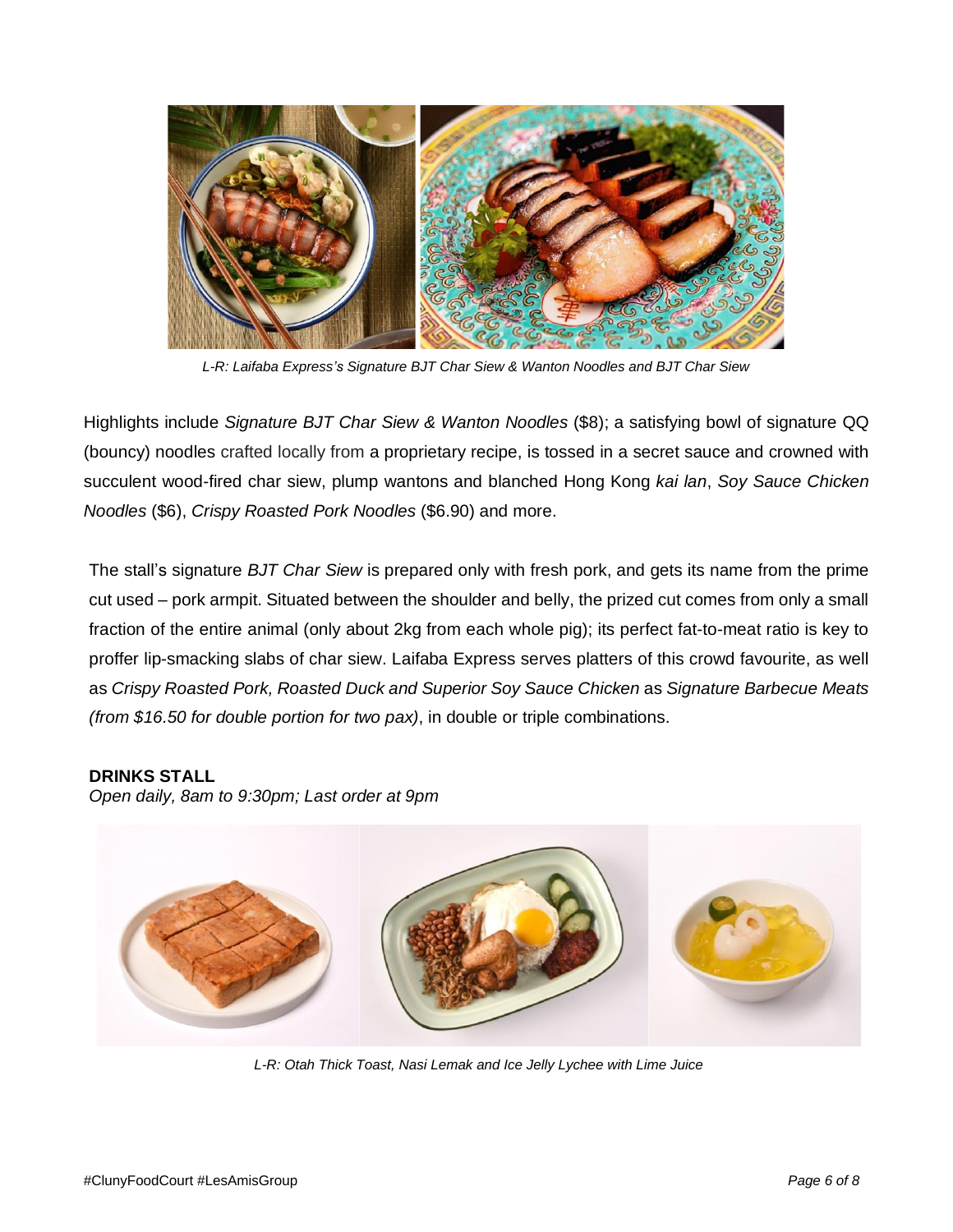Part of the line-up at Cluny Food Court is a drinks stall serving local refreshments and well-loved Singaporean dishes. Other than Traditional beverages like *Kopi* (\$2 for hot, \$2.40 for cold), *Teh* (\$2 for hot, \$2.40 for cold) and *Soft Drinks* (\$1.80), customers can also purchase alcoholic drinks such as *Tiger Beer* (\$6.80), *Heineken* (\$7), and a selection of wines\* (from \$40 per bottle, from \$8 per glass). \*Wines are sold from 12pm to 9pm daily. A corkage fee applies for BYO wines; \$4 per glass provided, \$5 per ice bucket provided.

For breakfast (from 8am to 4pm), diners can relish local staples like *Traditional Toast Set* (\$4.80); toasted white bread with kaya and butter, two soft boiled eggs and a hot drink of choice, *Otah Thick Toast* (\$6.80); moreish *otah* served atop an inch-thick toast, as well as local delights such as *Nasi Lemak* (\$6.80), *Mee Rebus* (\$6.80), *Chicken Curry* (\$6.80); served with a choice of rice, toast or prata. Cool down with a variety of homemade desserts; *Cheng Tng* or *Ice Jelly with Lime Juice* at \$2.80.

# **AN URBAN OASIS AND GORGEOUS DINING ENCLAVE**

The bright and airy dining space spans 4,036 square feet and sits 47 diners (with 1-metre safe distancing). The food court is furnished in shades of green, brown and white that complement the surrounding nature.

# **CASHLESS PAYMENTS ONLY**

At Cluny Food Court, customers can order across stalls within the free-seating concept. The establishment accepts **cashless payments only**, via Visa, Nets, Masters, AMEX, PayNow, and GrabPay (launching soon).

#### **OPENING PROMOTION**

From 1 to 7 November 2021, customers who purchase a drink will receive a redemption card\* to enjoy attractive \$1 deals at all five stalls within Cluny Food Court.

- Piccante Pronto: 6-inch Diavola Pizza
- Mui Kee Express: Lean Meat Century Egg Porridge
- S'Mao Barbecue: Smoked Pork Rillette
- Laifaba Express: Shrimp Dumpling
- Project Penyek by Ansar: Fried Chicken Wing

Customers can also stand a chance to win \$50 Les Amis Group dining vouchers in a lucky draw; all they have to do is simply fill in their personal information and drop the completed redemption card in a box when exiting the premises. \**Limited to 300 redemptions. Terms and conditions apply.*

*- END -*

*Note to editor: Hi-res visuals are available upon request. All prices quoted are nett.*